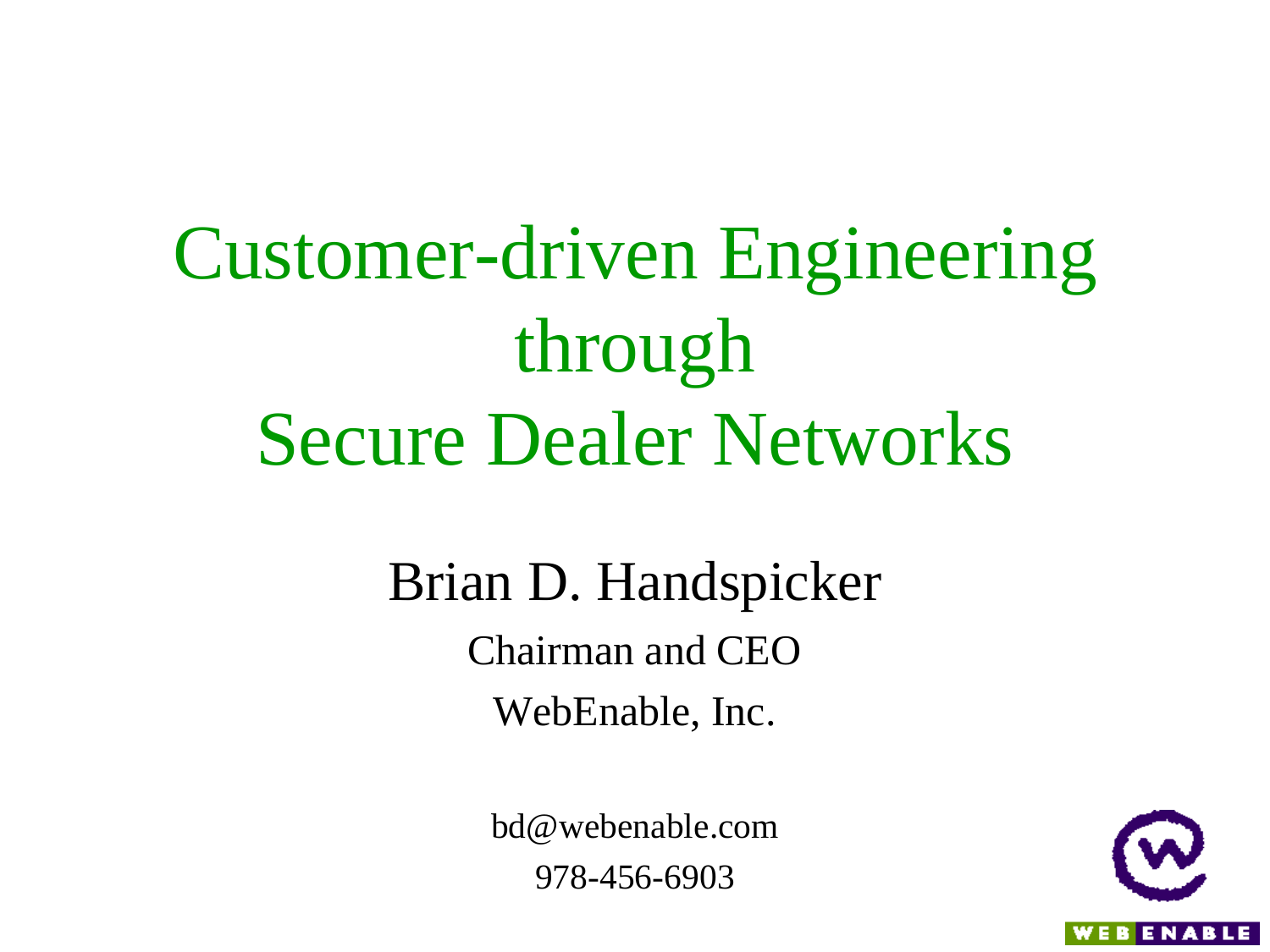• Planning, Forecasting and Replenishment

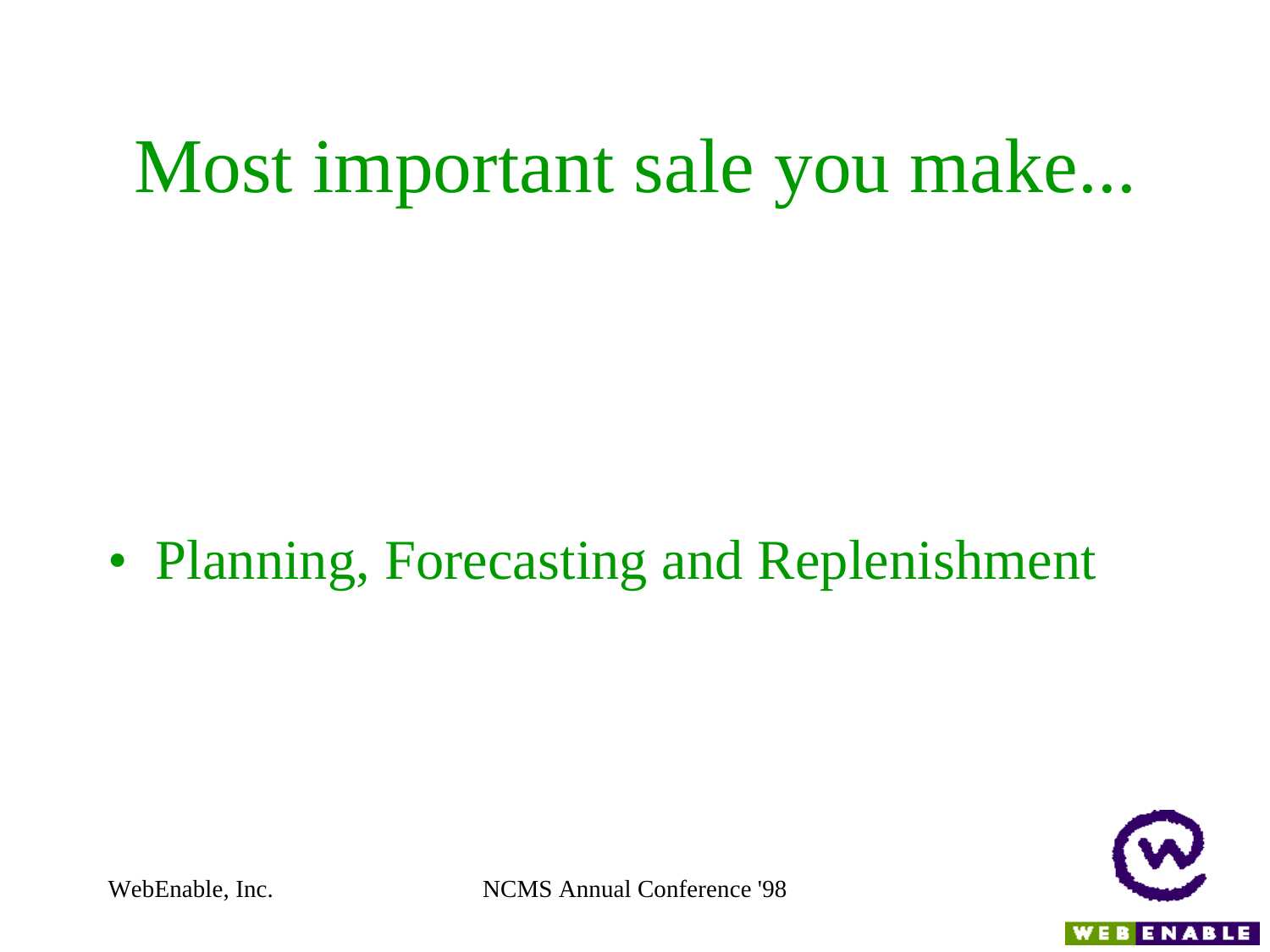- Supply/Sale Negotiation
- Planning, Forecasting and Replenishment

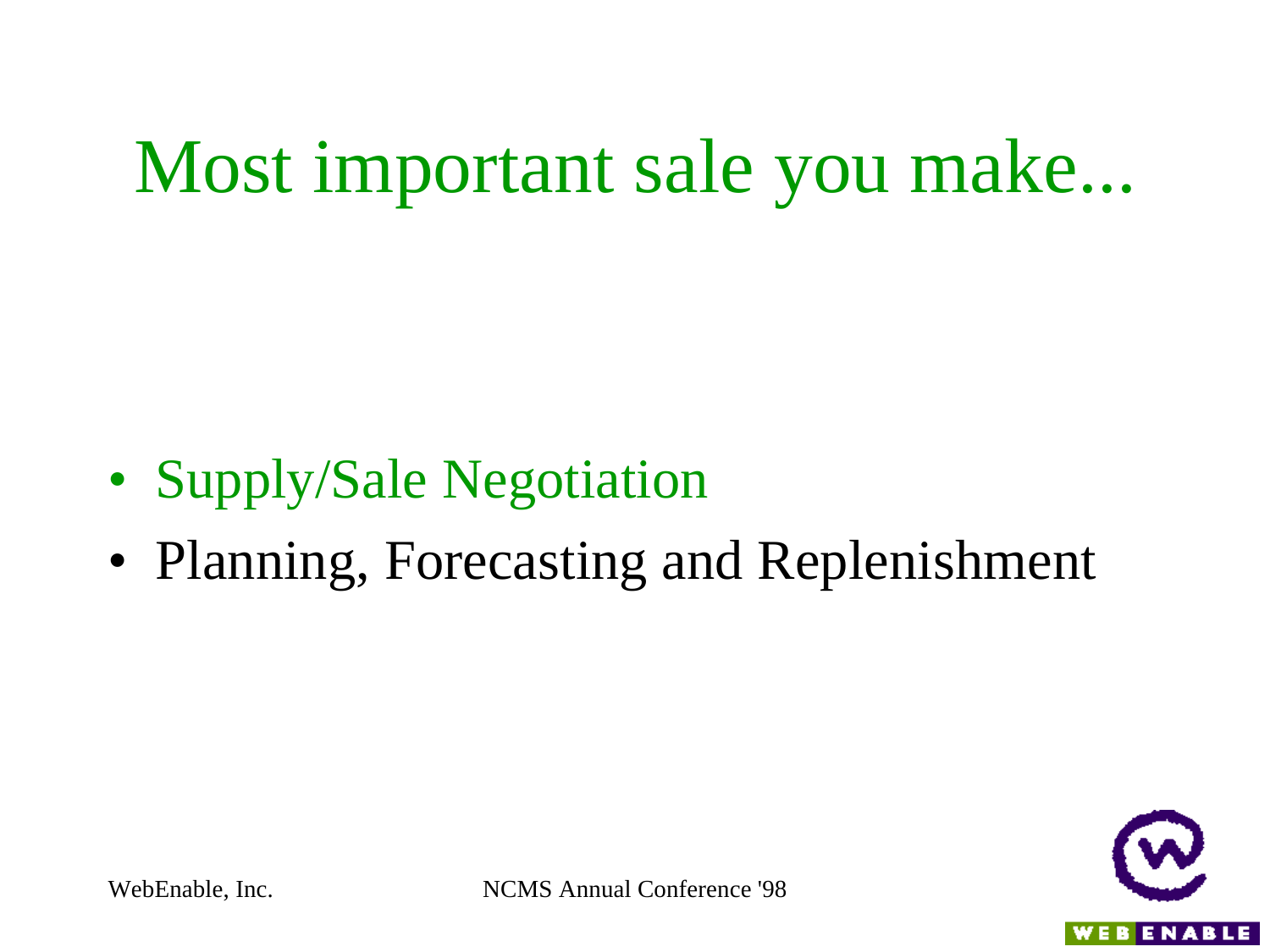- Product Pricing and Positioning
- Supply/Sale Negotiation
- Planning, Forecasting and Replenishment

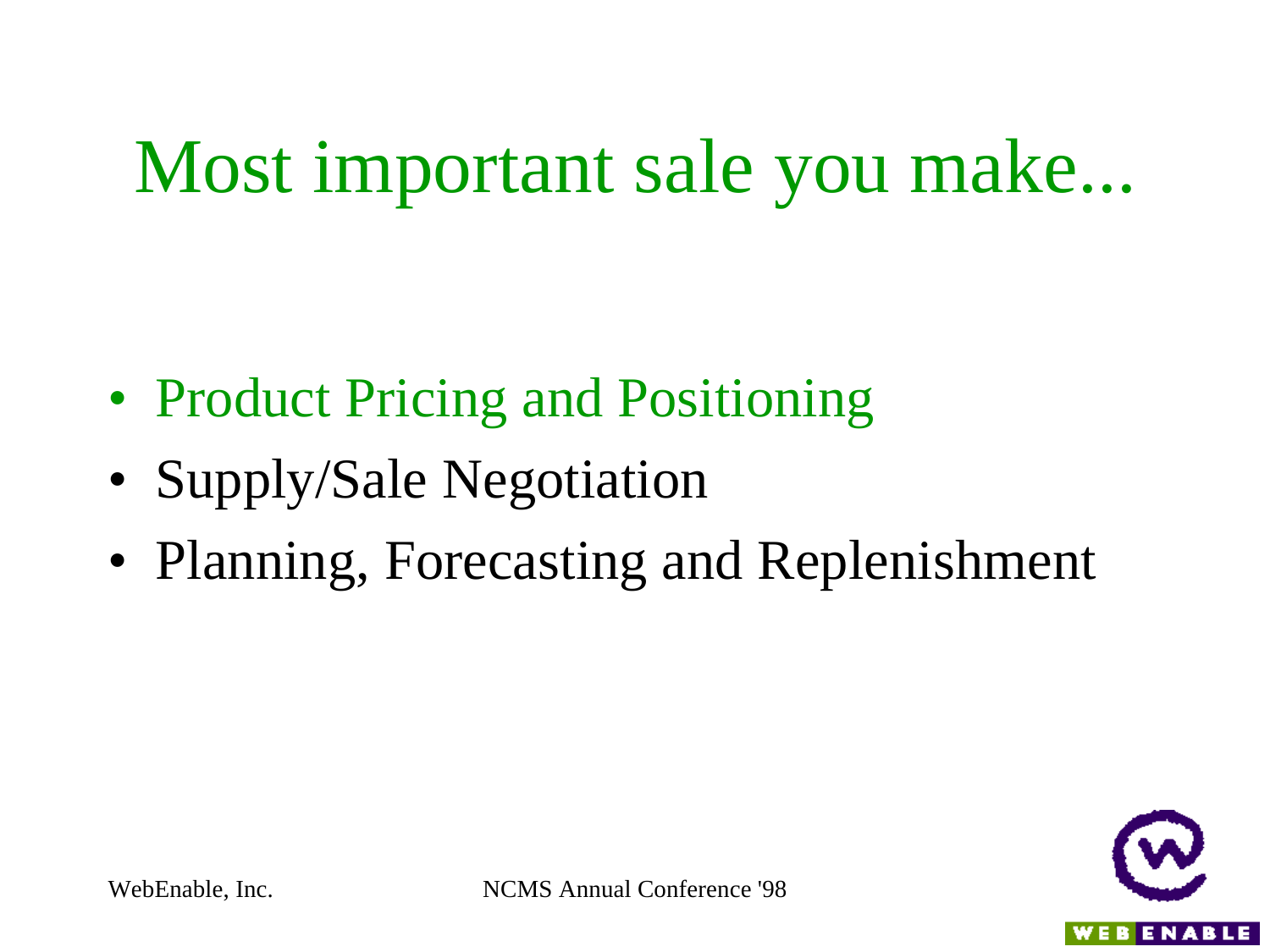- Product Identification
- Product Pricing and Positioning
- Supply/Sale Negotiation
- Planning, Forecasting and Replenishment

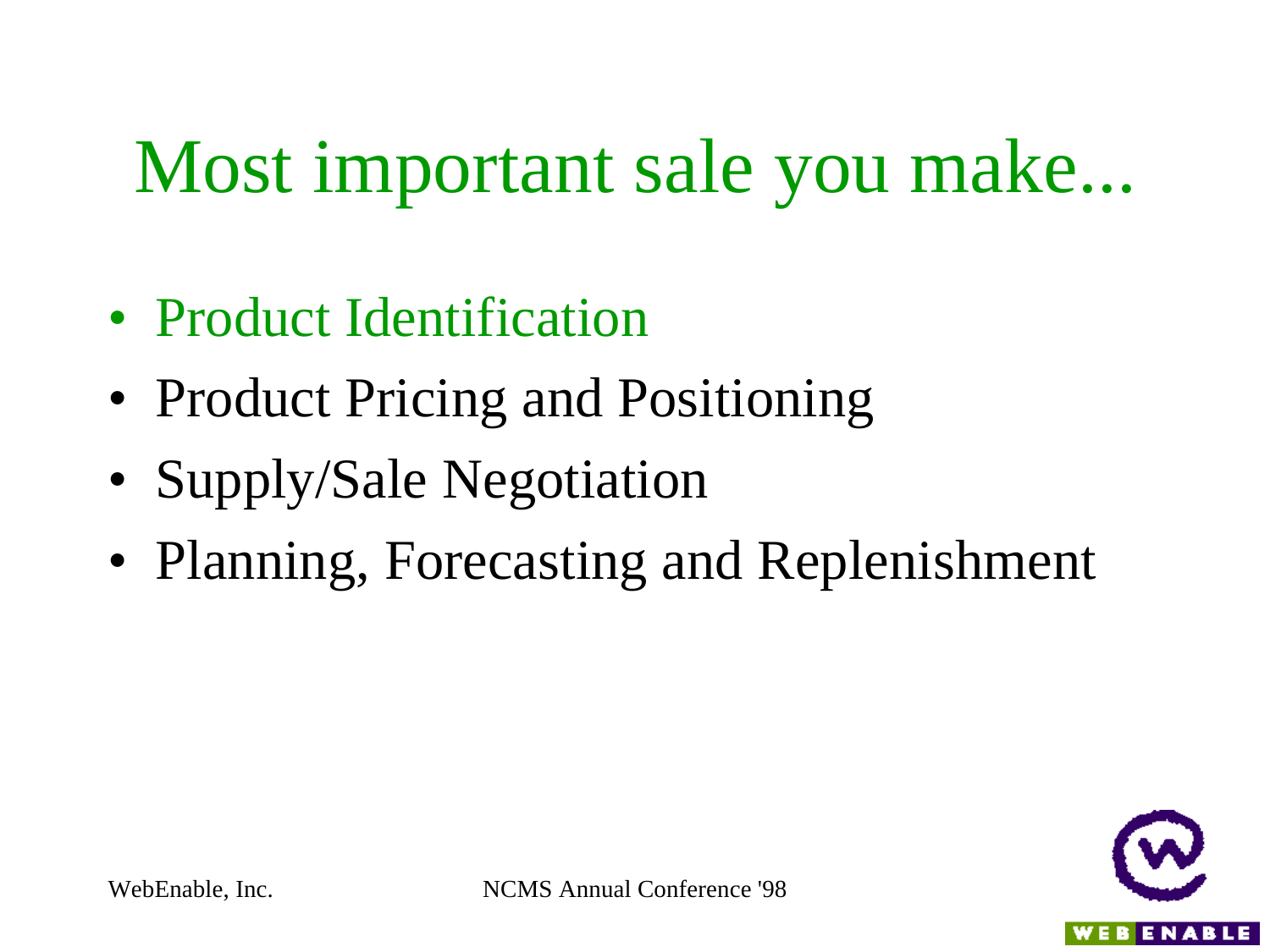• to easily find products meeting technical requirements

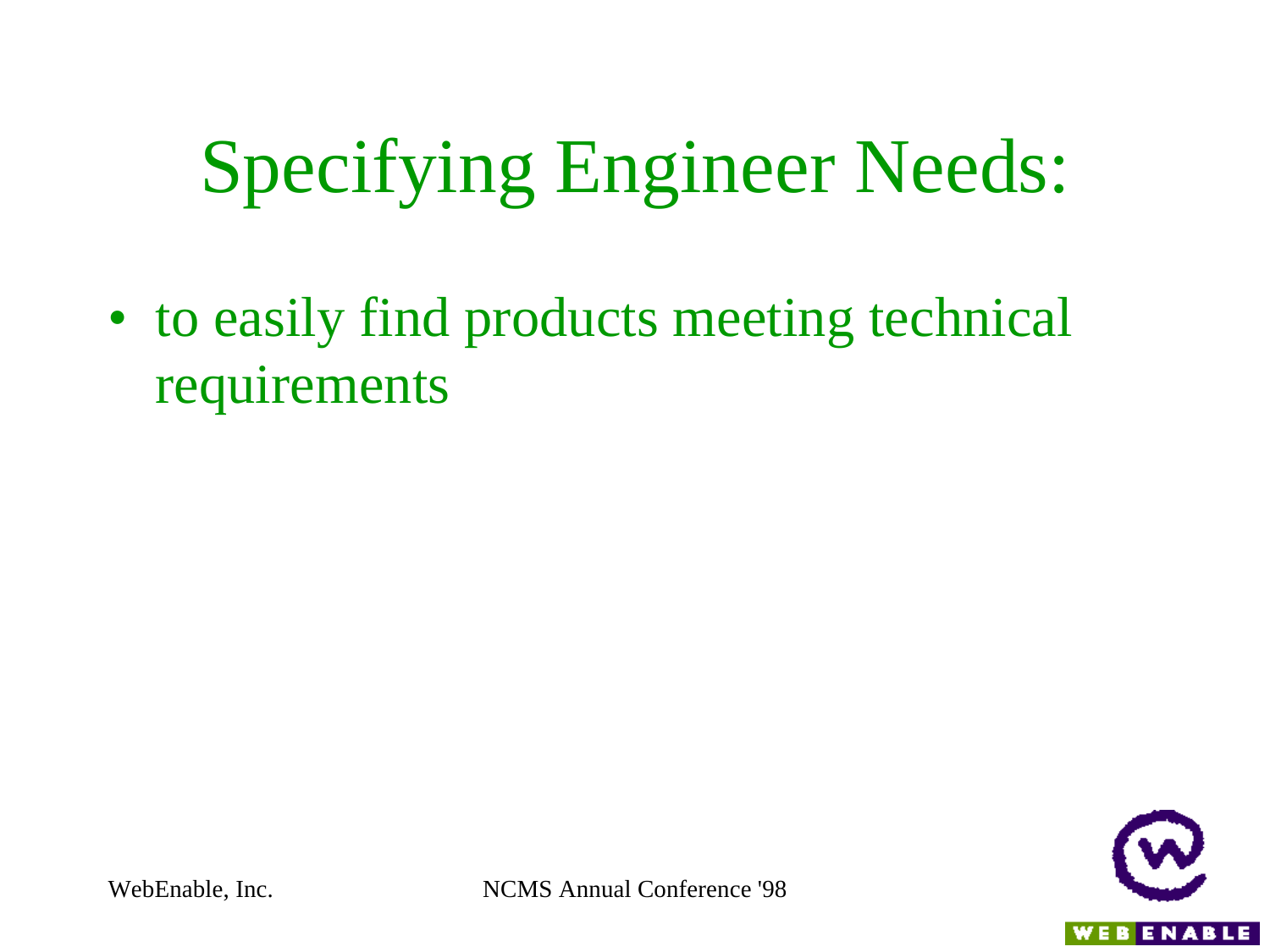- to easily find products meeting technical requirements
- to easily "drill down" into complete technical specifications

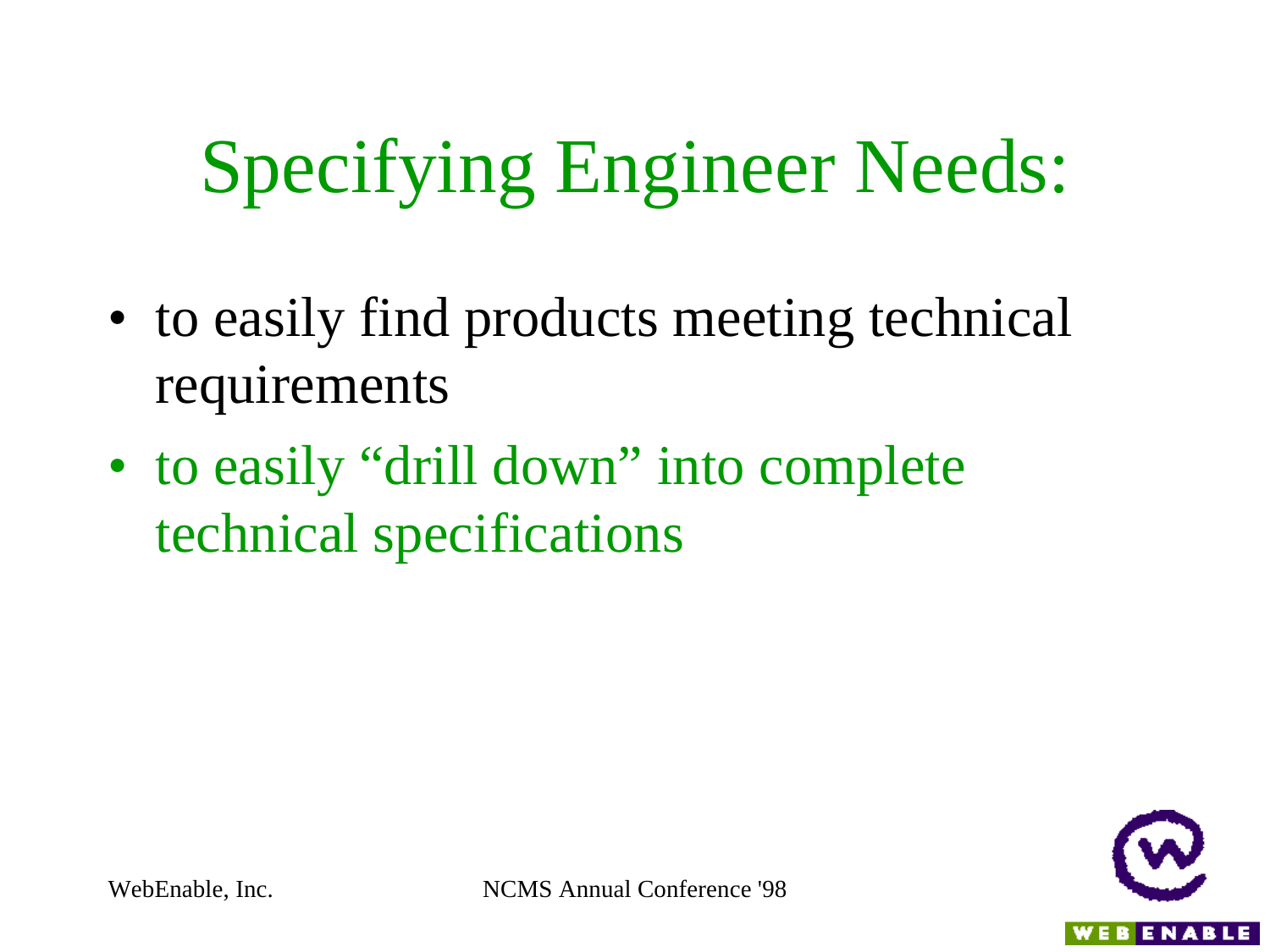- to easily find products meeting technical requirements
- to easily "drill down" into complete technical specifications
- to easily import technical specifications and knowledge

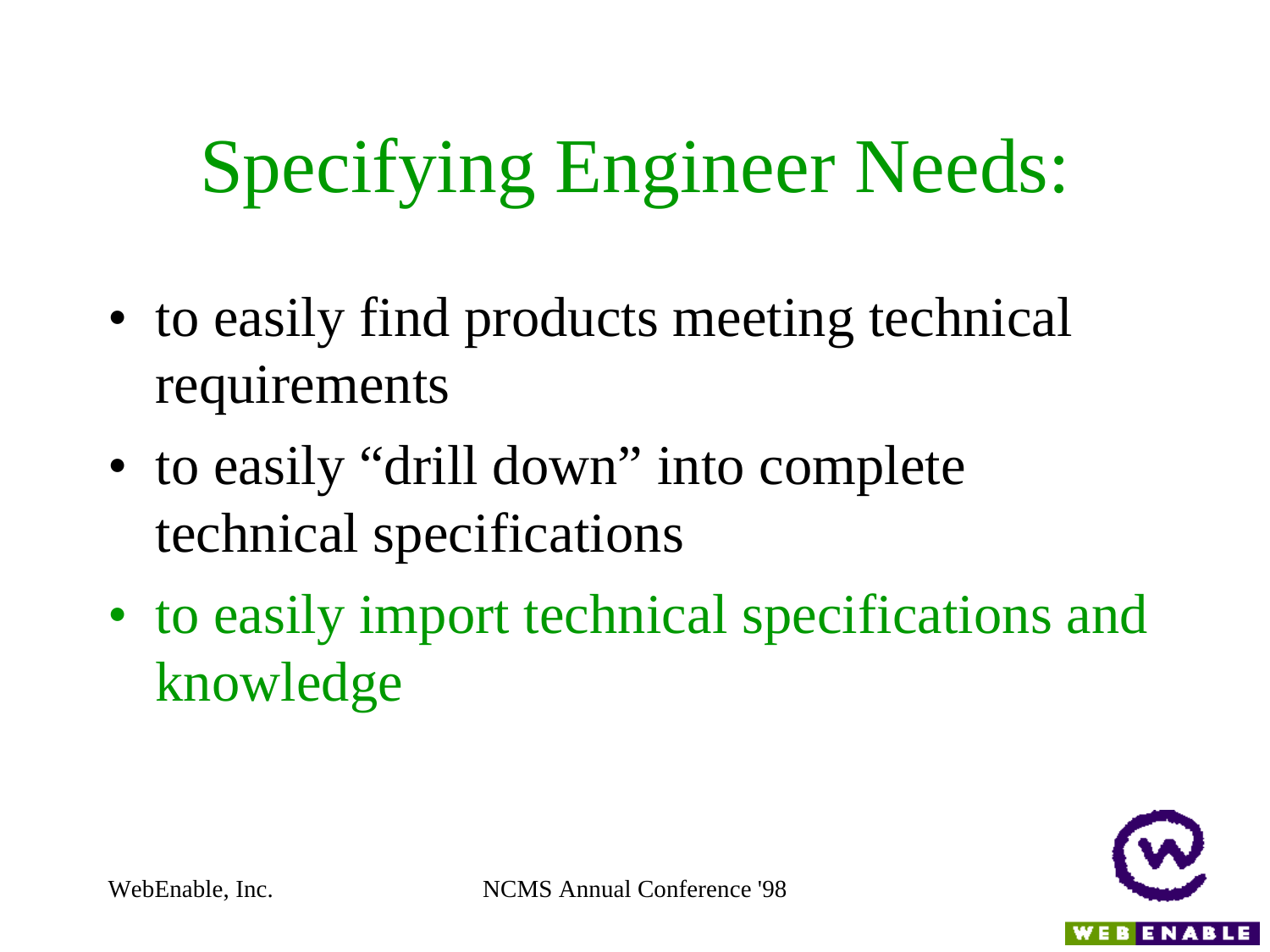- to easily find products meeting technical requirements
- to easily "drill down" into complete technical specifications
- to easily import technical specifications and knowledge
- to easily submit custom requirements

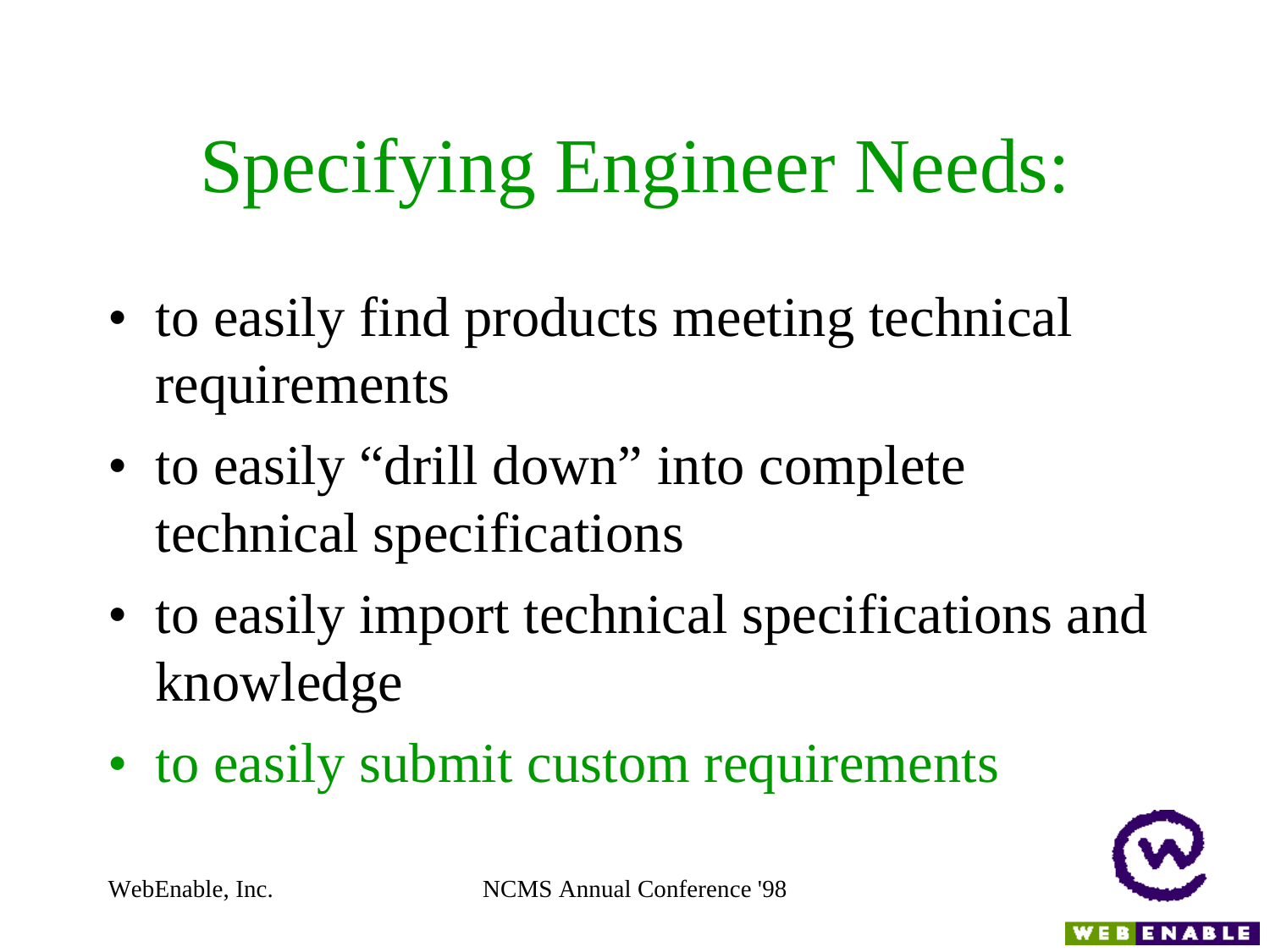• Search Query

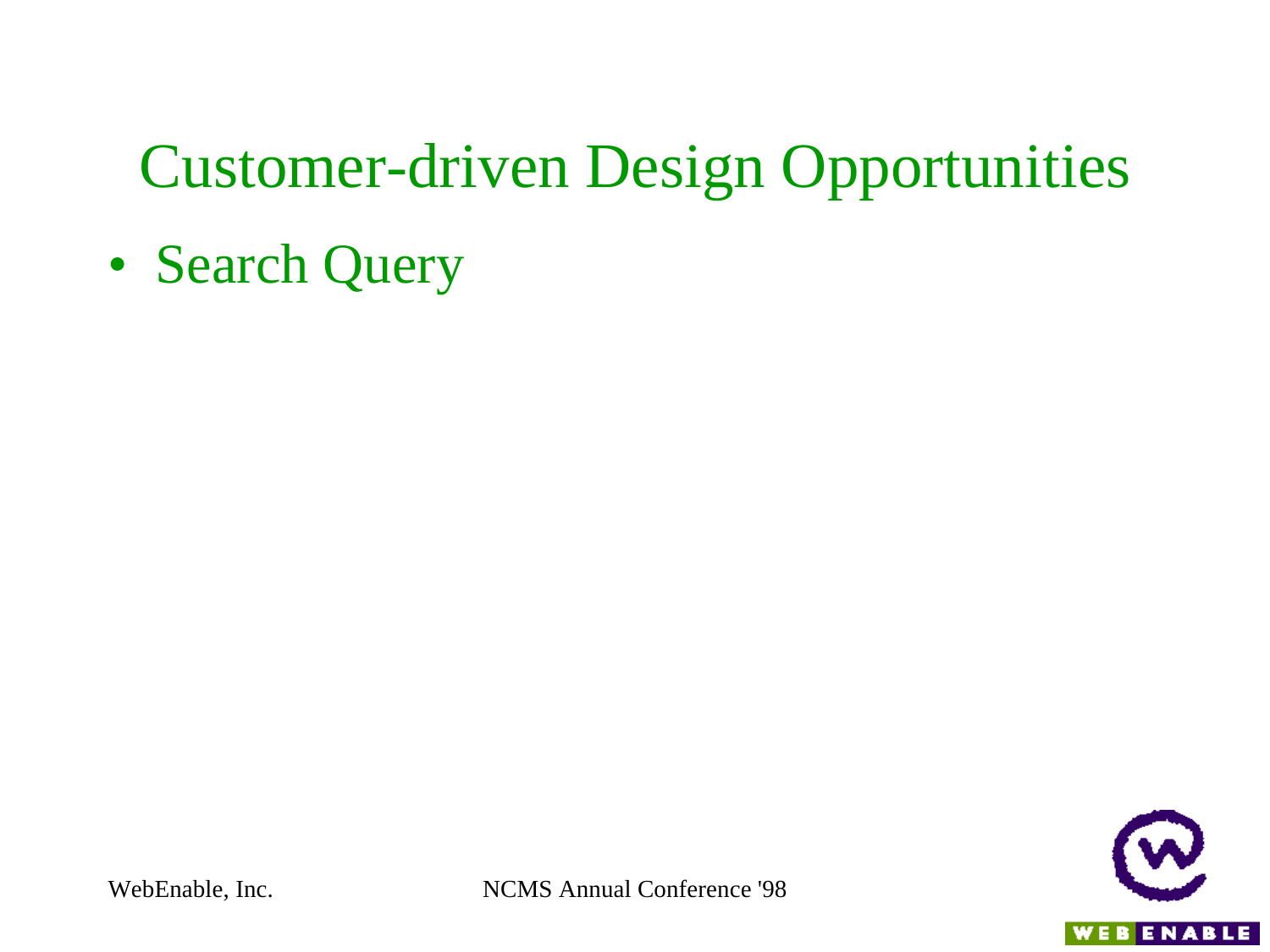- Search Query
- Literature Request

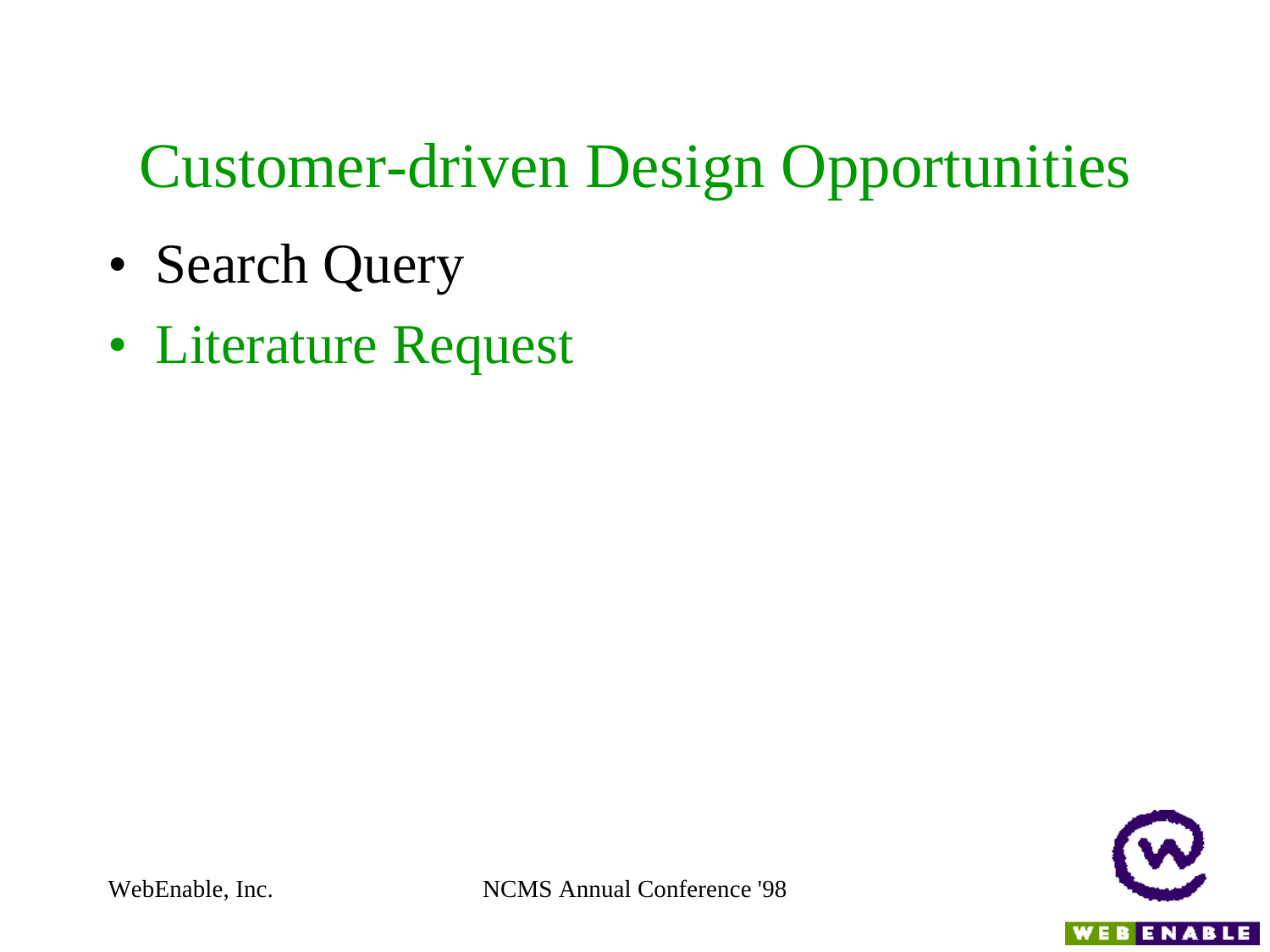- Search Query
- Literature Request
- Requirements Request

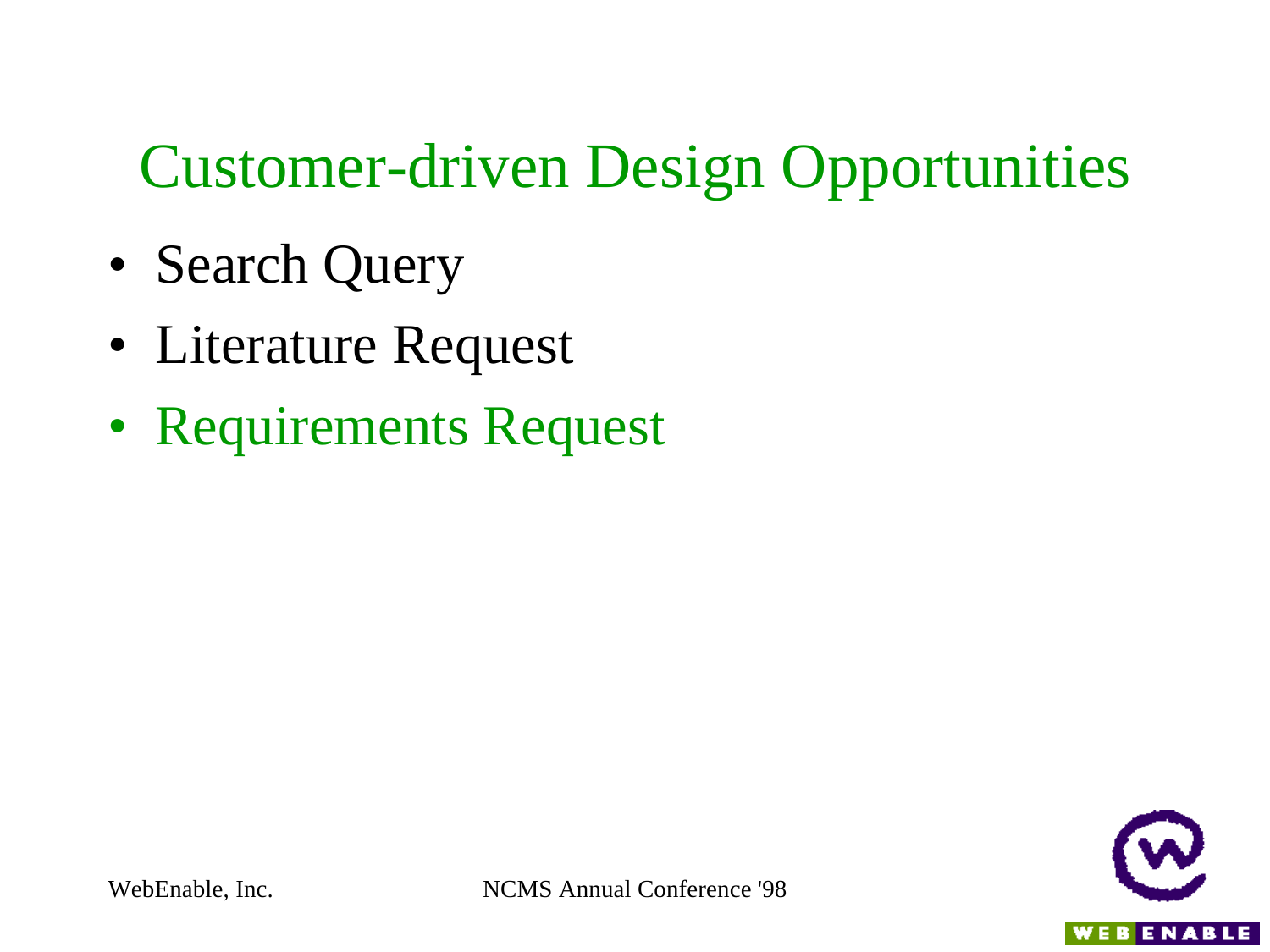- Search Query
- Literature Request
- Requirements Request
- RFP/RFQ

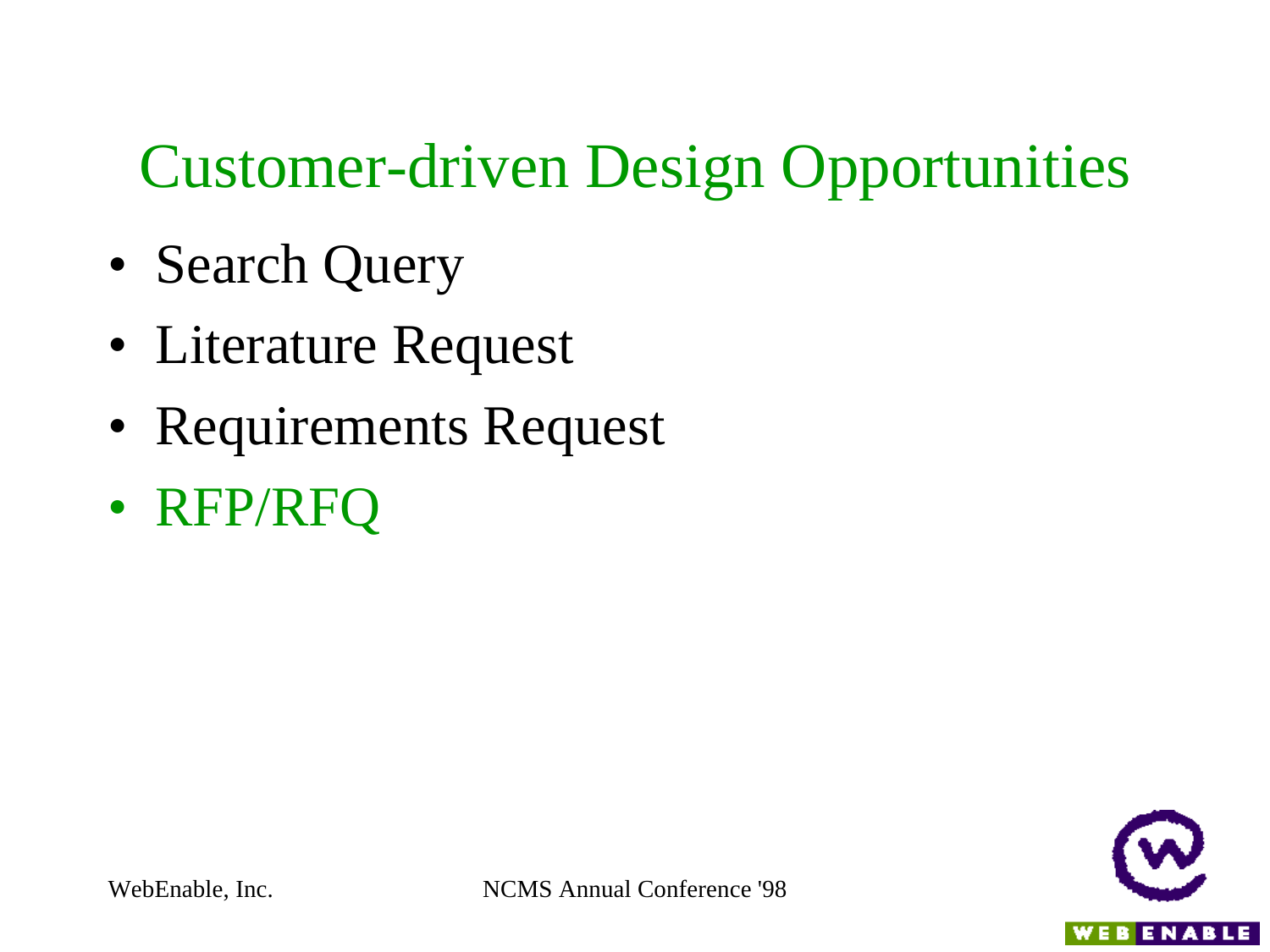- Search Query
- Literature Request
- Requirements Request
- RFP/RFQ
- Order

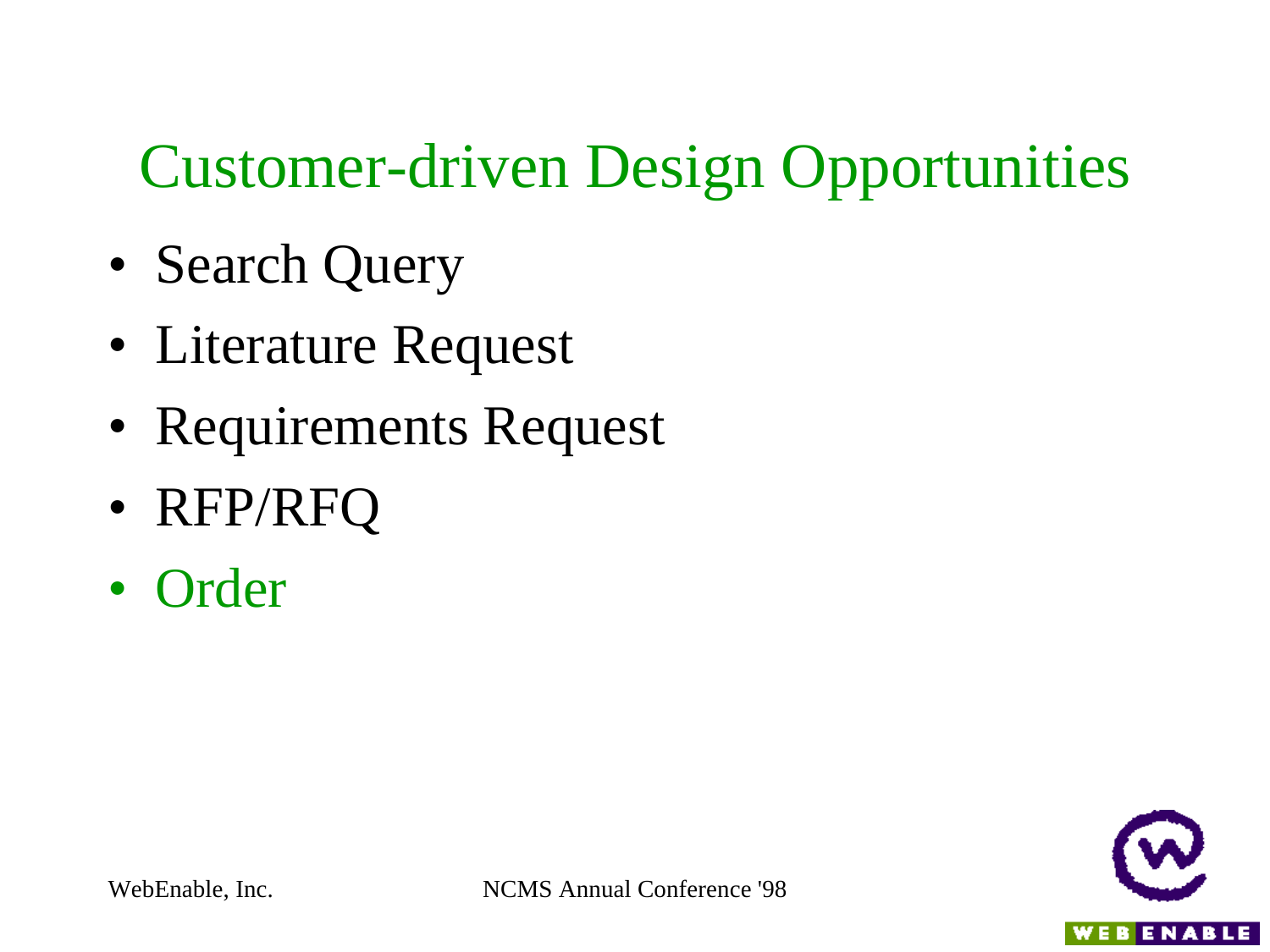- Search Query
- Literature Request
- Requirements Request
- RFP/RFQ
- Order
- Problem Report

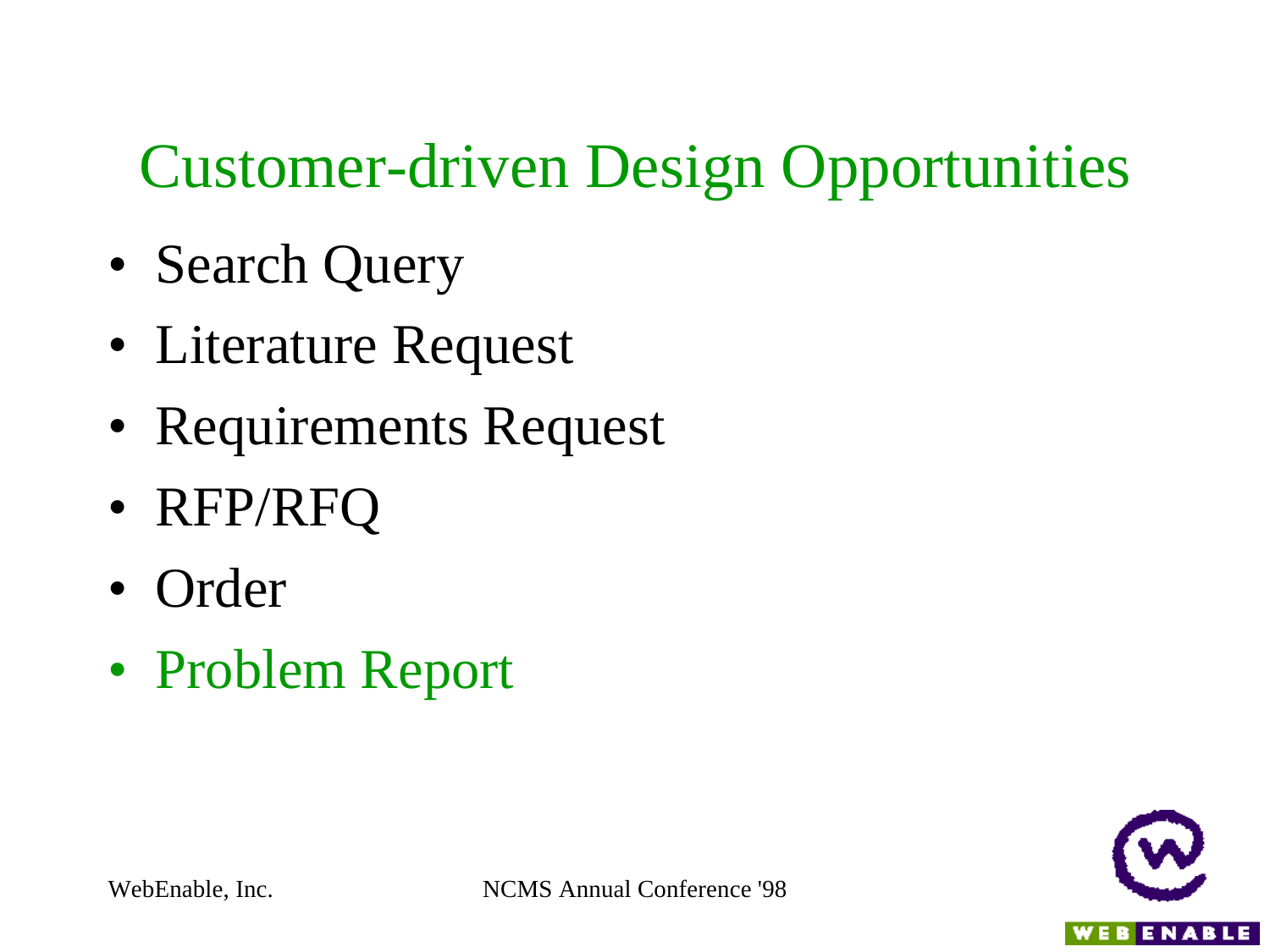- Search Query
- Literature Request
- Requirements Request
- RFP/RFQ
- Order
- Problem Report

#### All through your Sales Channels

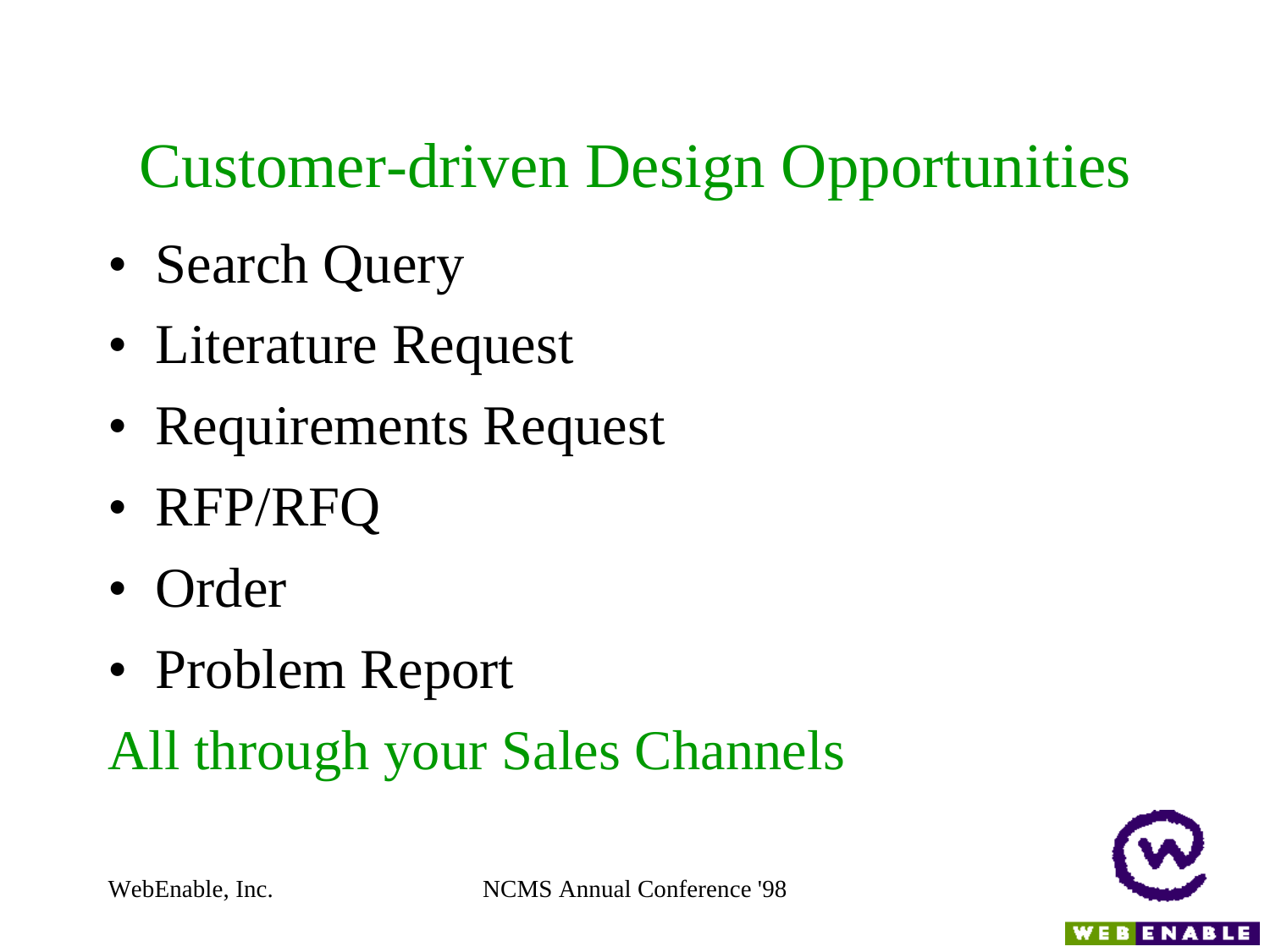## Design-Enabling Sales Channels

- Design-to-Order requires Sell-to-Order
- Engage Specifying Engineers by engaging Sales and Marketing Managers
- Support all participants in product lifecycle

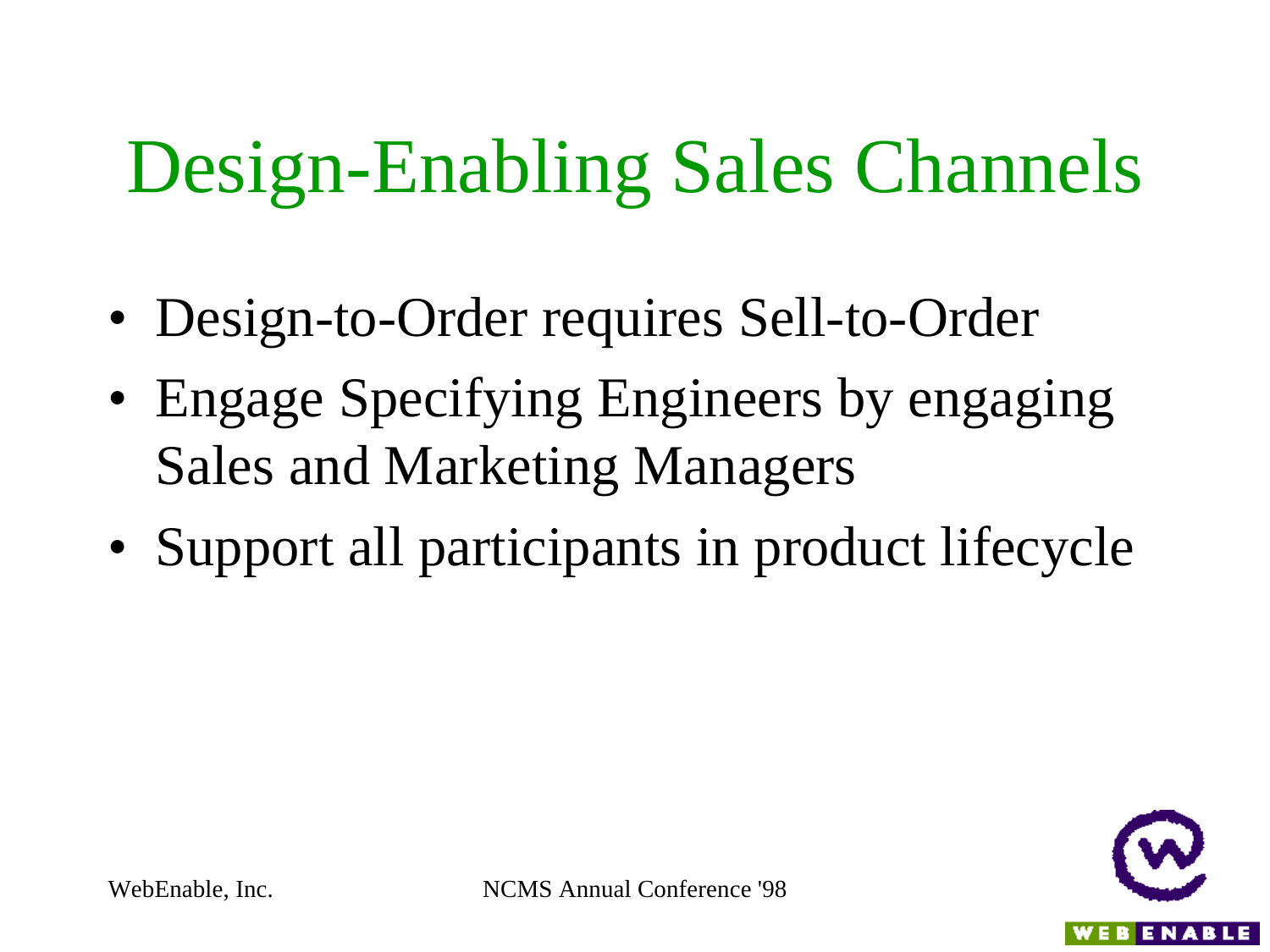### Enhanced Product Realization

- Customer buys product
- Customer experiences problem
- Dealer reports problem
- Manufacturer assembles resolution team
- Team investigates problem
- Team resolves problem
- Manufacturer reports resolution to Dealer
- Dealer resolves problem for Customer

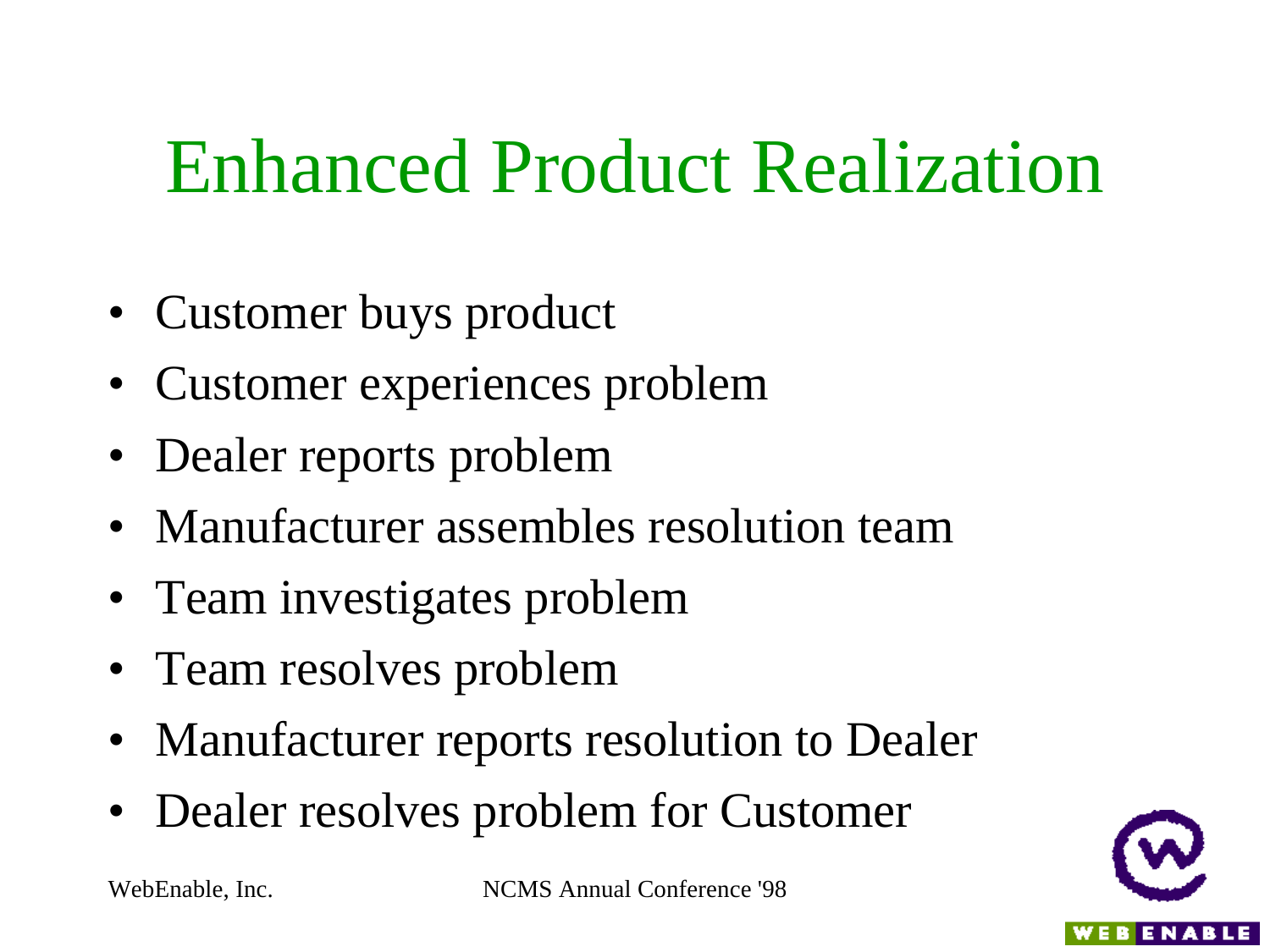EPR Account Management Who is my customer? Corporate information What have they asked for? Request history What have they bought? Purchase history How were purchases configured? (e.g. as-built) What trouble have they had? Problem history

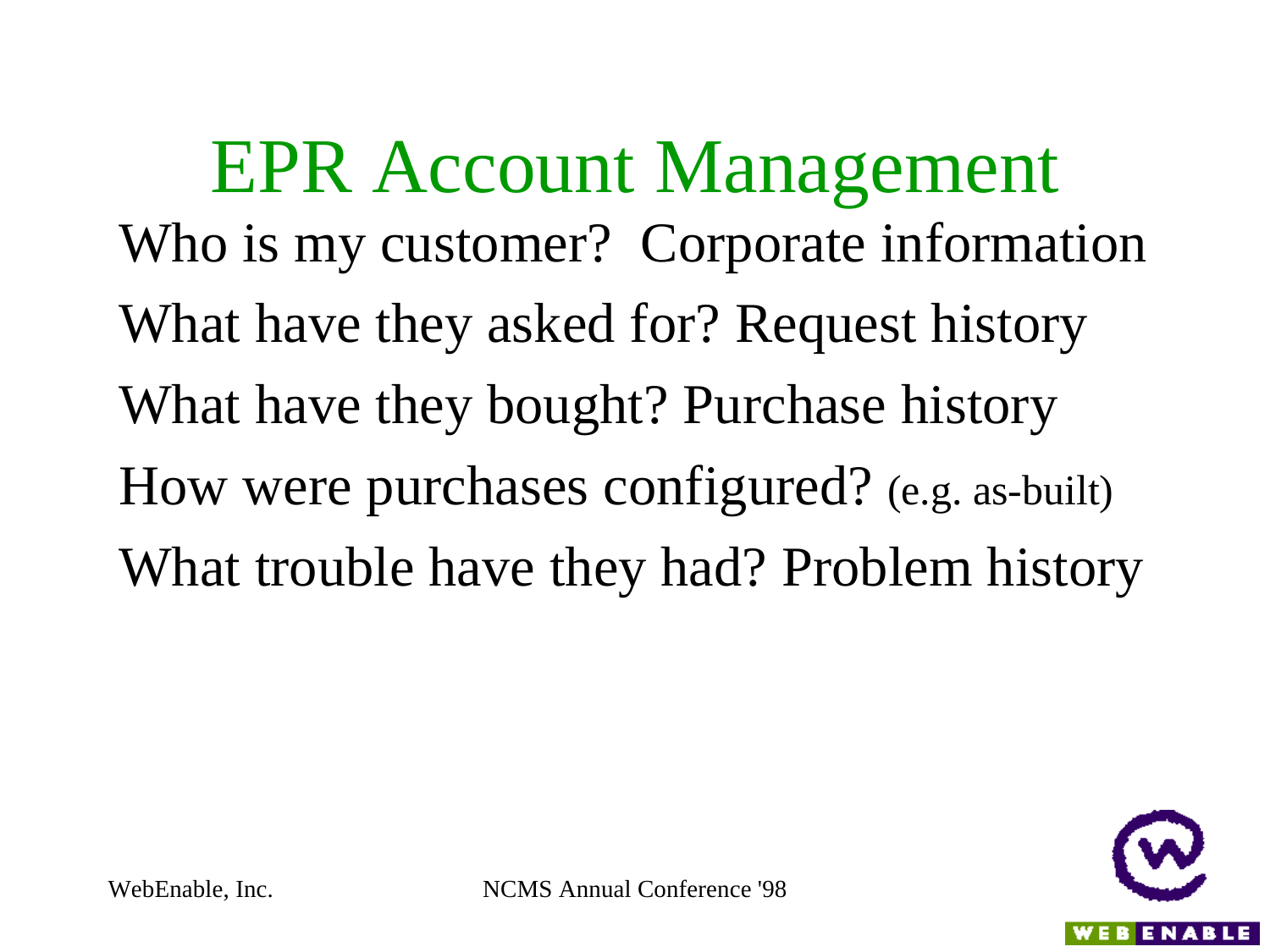### EPR Product Management

- Technical Specifications (e.g. CAD, PDM)
- Marketing Literature
- Problem Reports
- Parts
- Accessories/Options
- Pricing
- Shipping

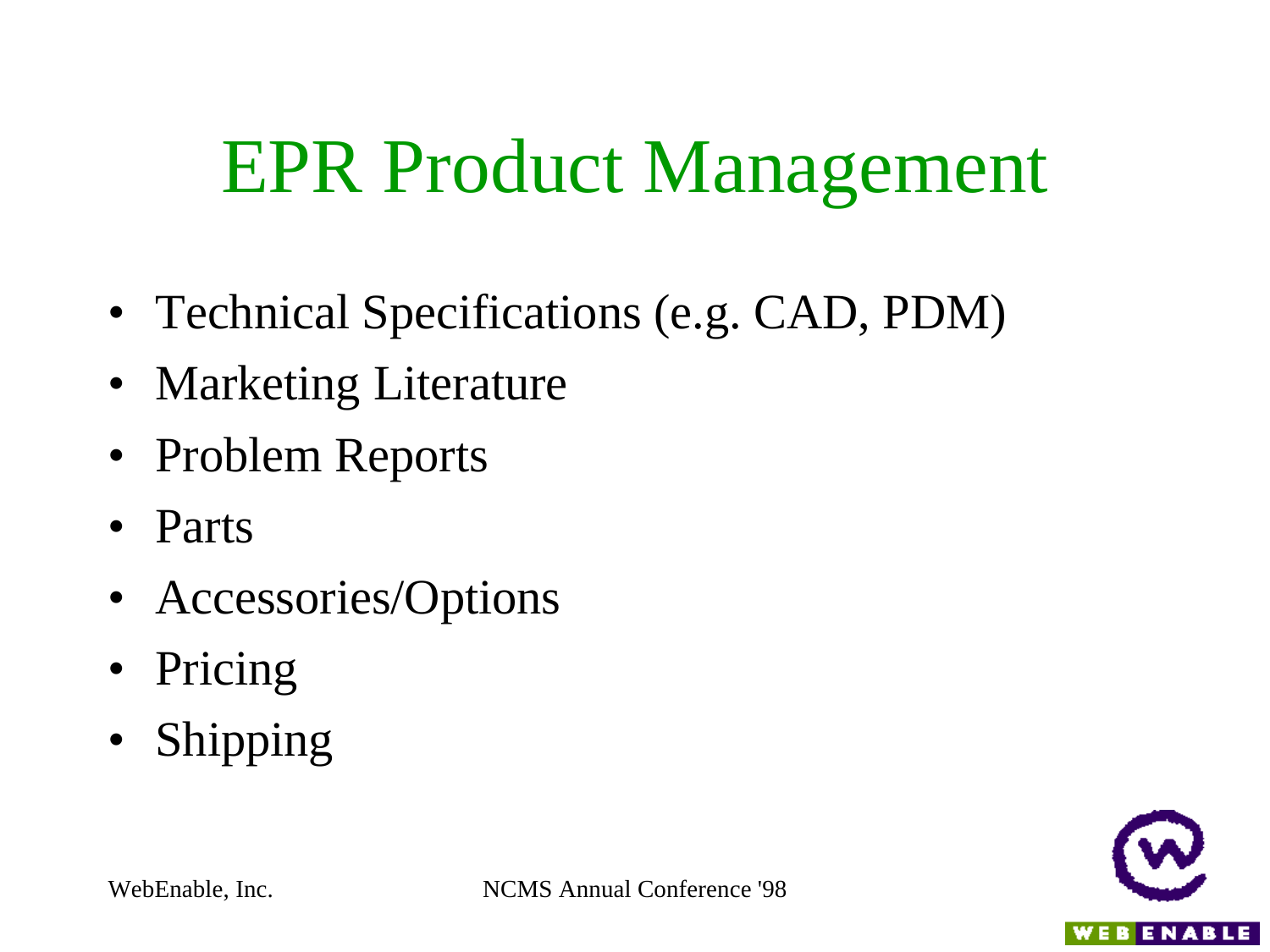EPR Problem Management Details

**Description** 

Proposed Resolutions

Related Technical Specifications

Related Problem Reports

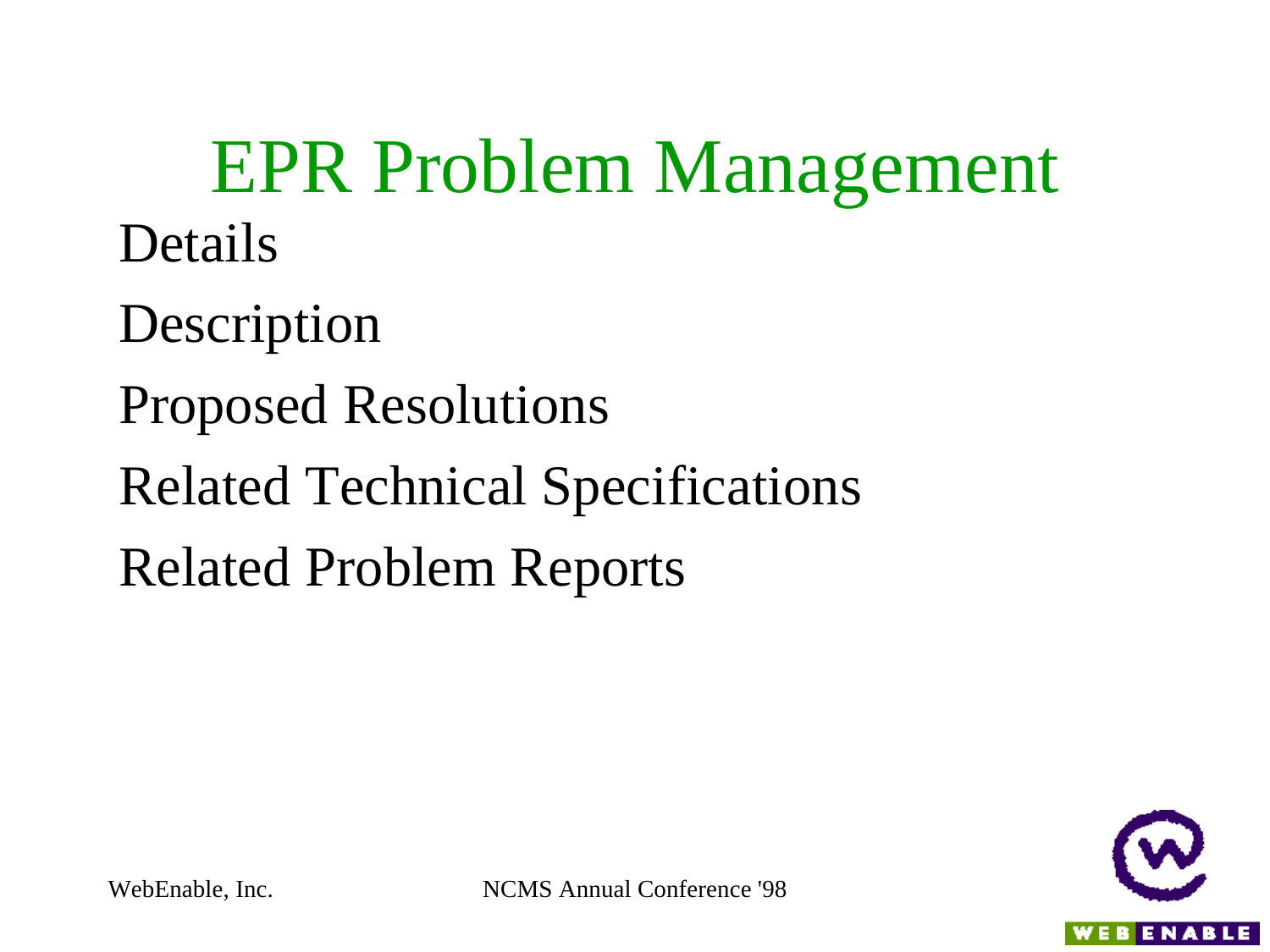• Most important sale is the first sale

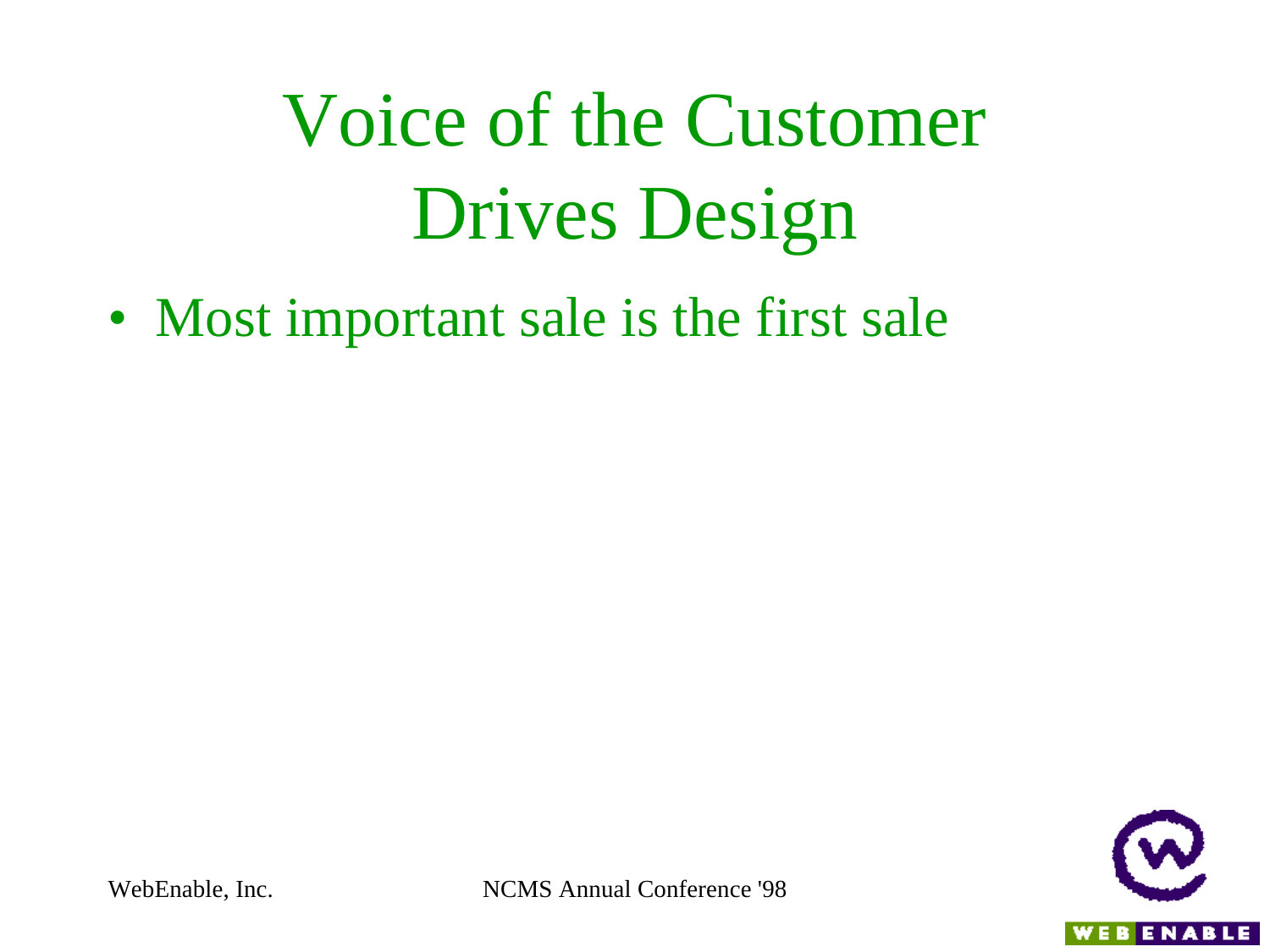- Most important sale is the first sale
- Specifying engineers require technical specifications

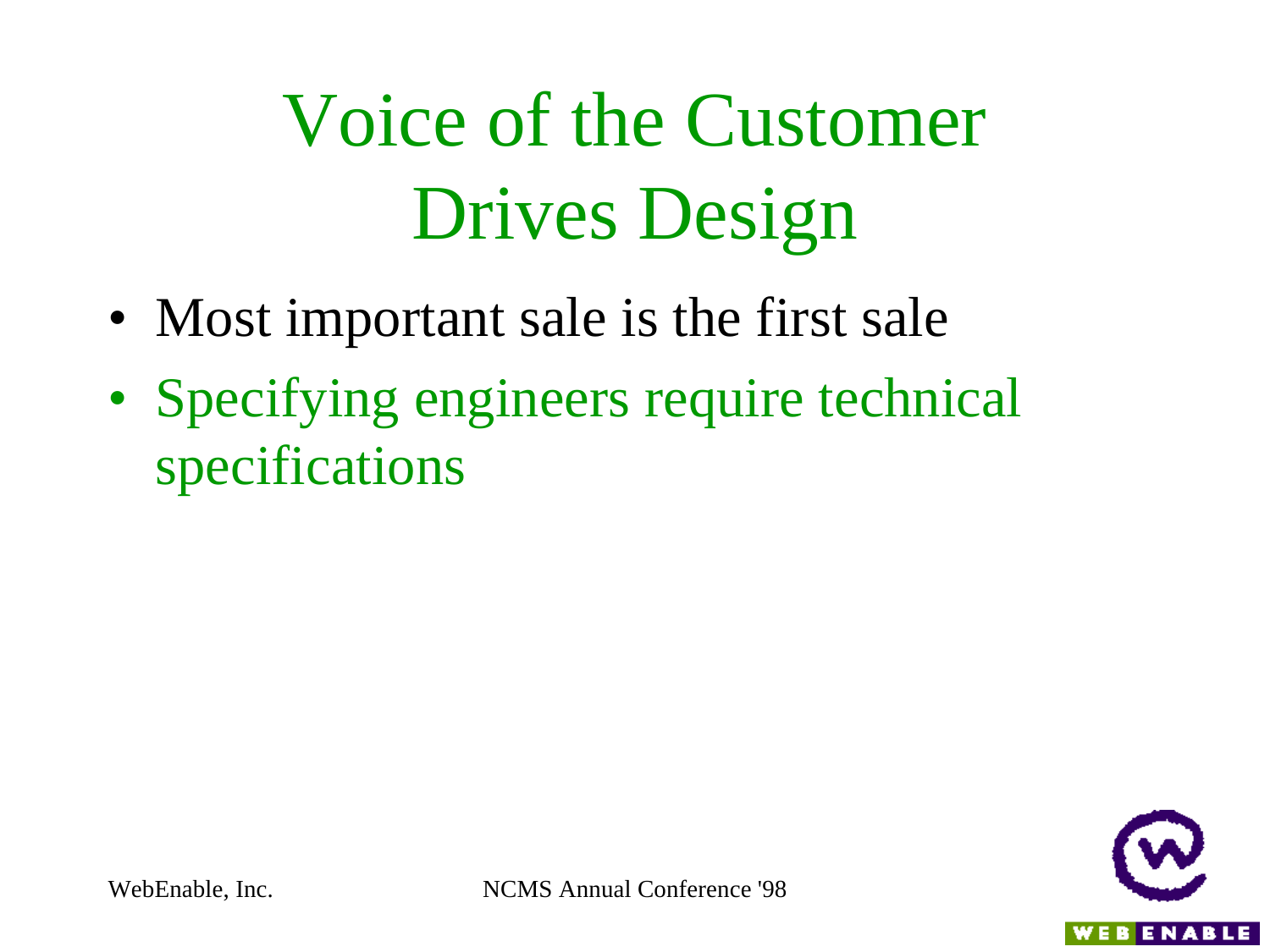- Most important sale is the first sale
- Specifying engineers require technical specifications
- Every customer interaction is a design opportunity